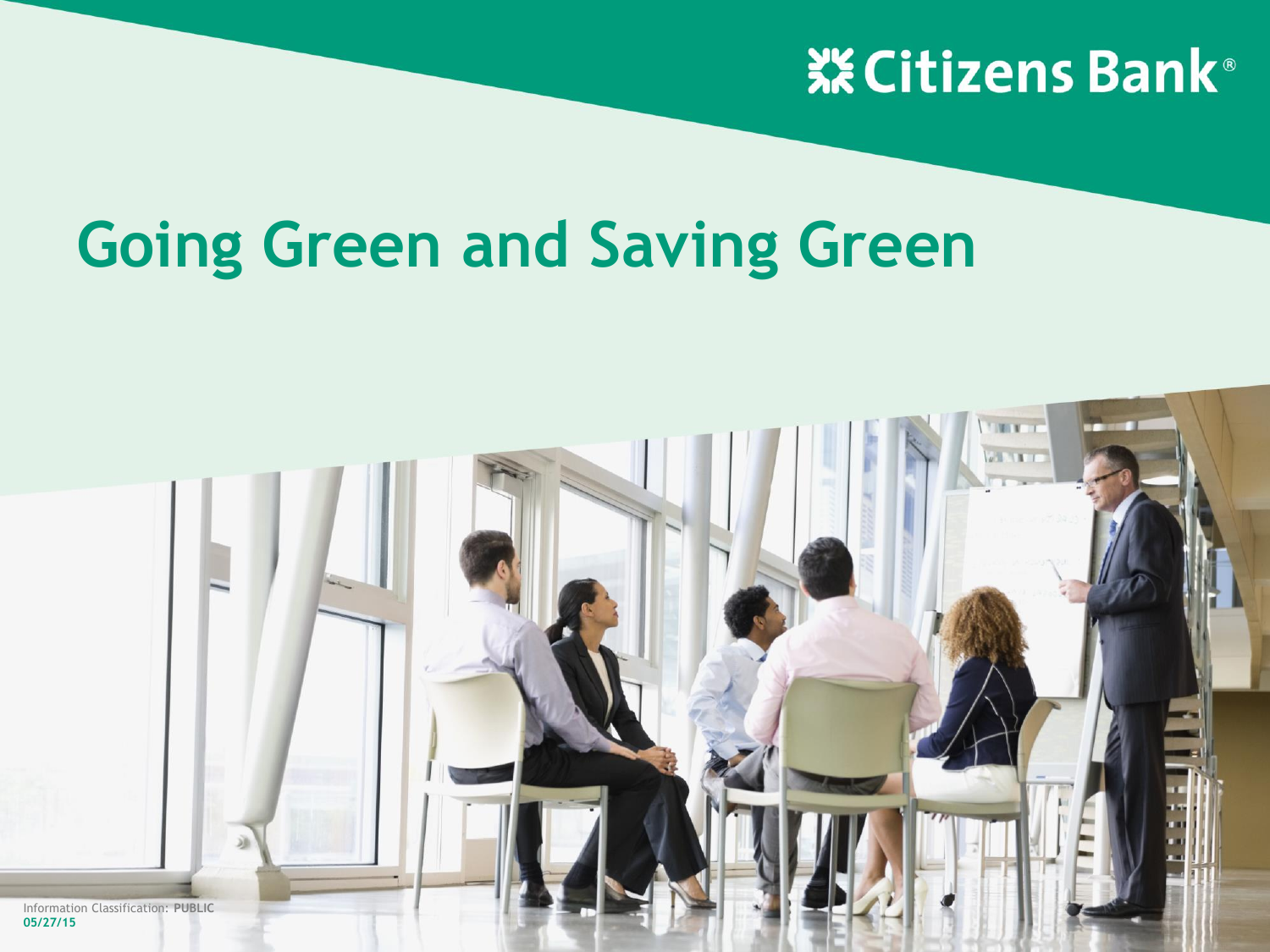#### **Welcome!**

**Introductions** 

Objective:

Learn about the steps you can take in your daily life that can help you live a greener lifestyle while saving yourself some green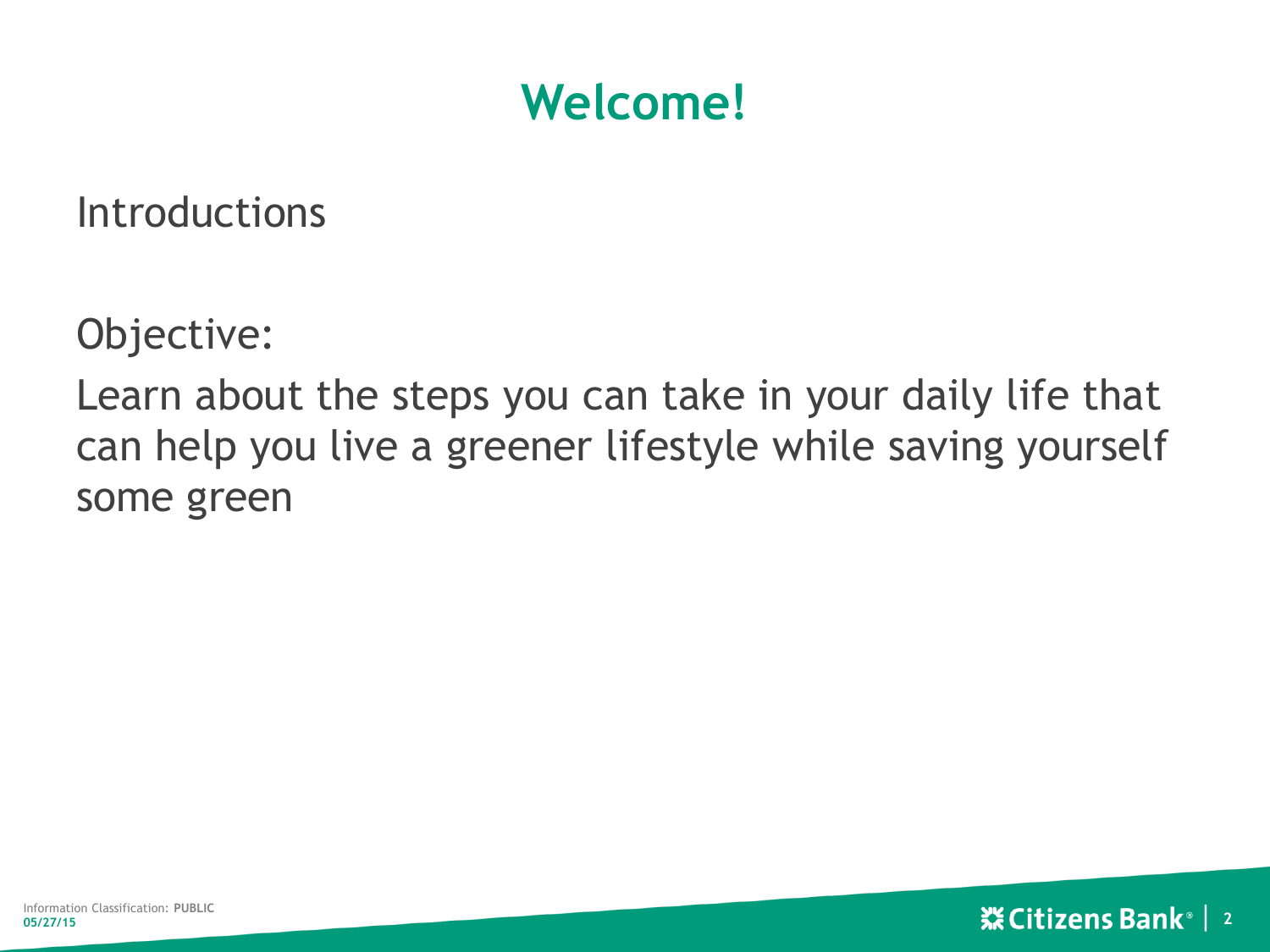# Poor economy forces many households to cut expenses

# *Lifestyle changes needed to sustain the planet*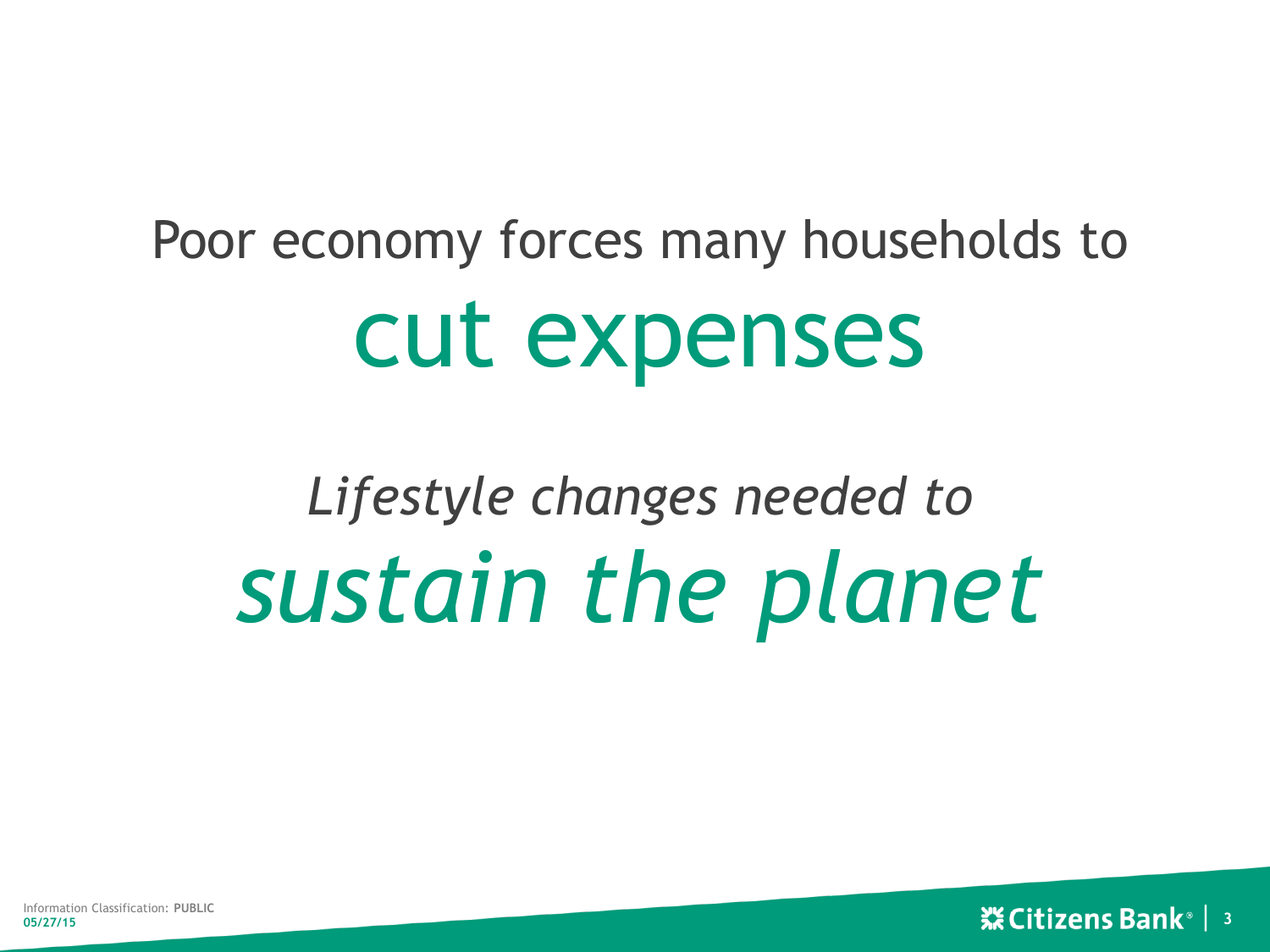#### **Let's Get Ready**

| <b>Action Step</b> | When | Done |
|--------------------|------|------|
|                    |      |      |
|                    |      |      |
|                    |      | П    |
|                    |      |      |

| Take Action - Write down your own specific<br>steps to living a greener lifestyle! | Action Item! |
|------------------------------------------------------------------------------------|--------------|
|------------------------------------------------------------------------------------|--------------|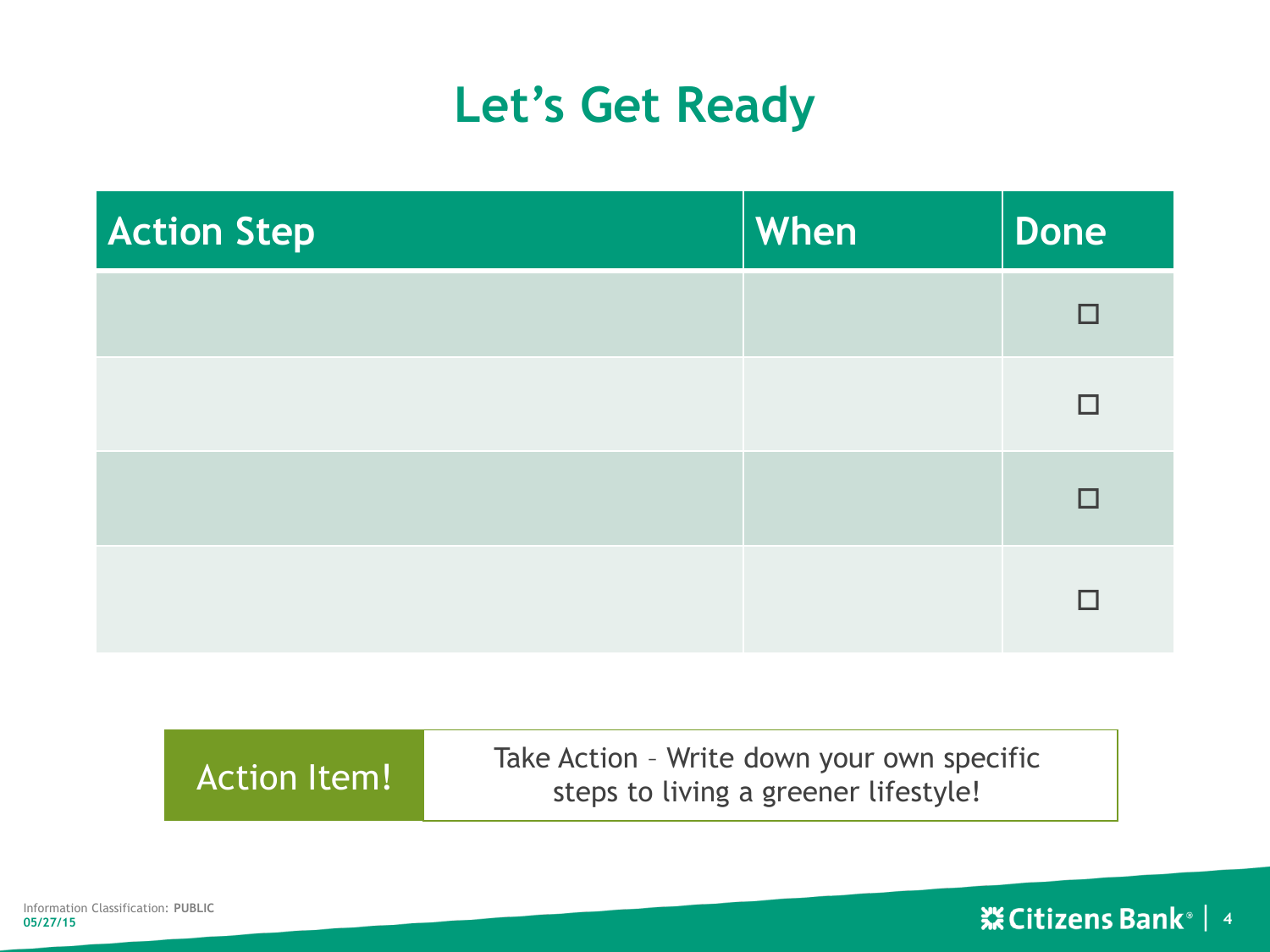#### **Places to go green**

- In the kitchen
- In the bathroom
- In the laundry room
- In the mailbox
- All around your home
- In the office
- On the road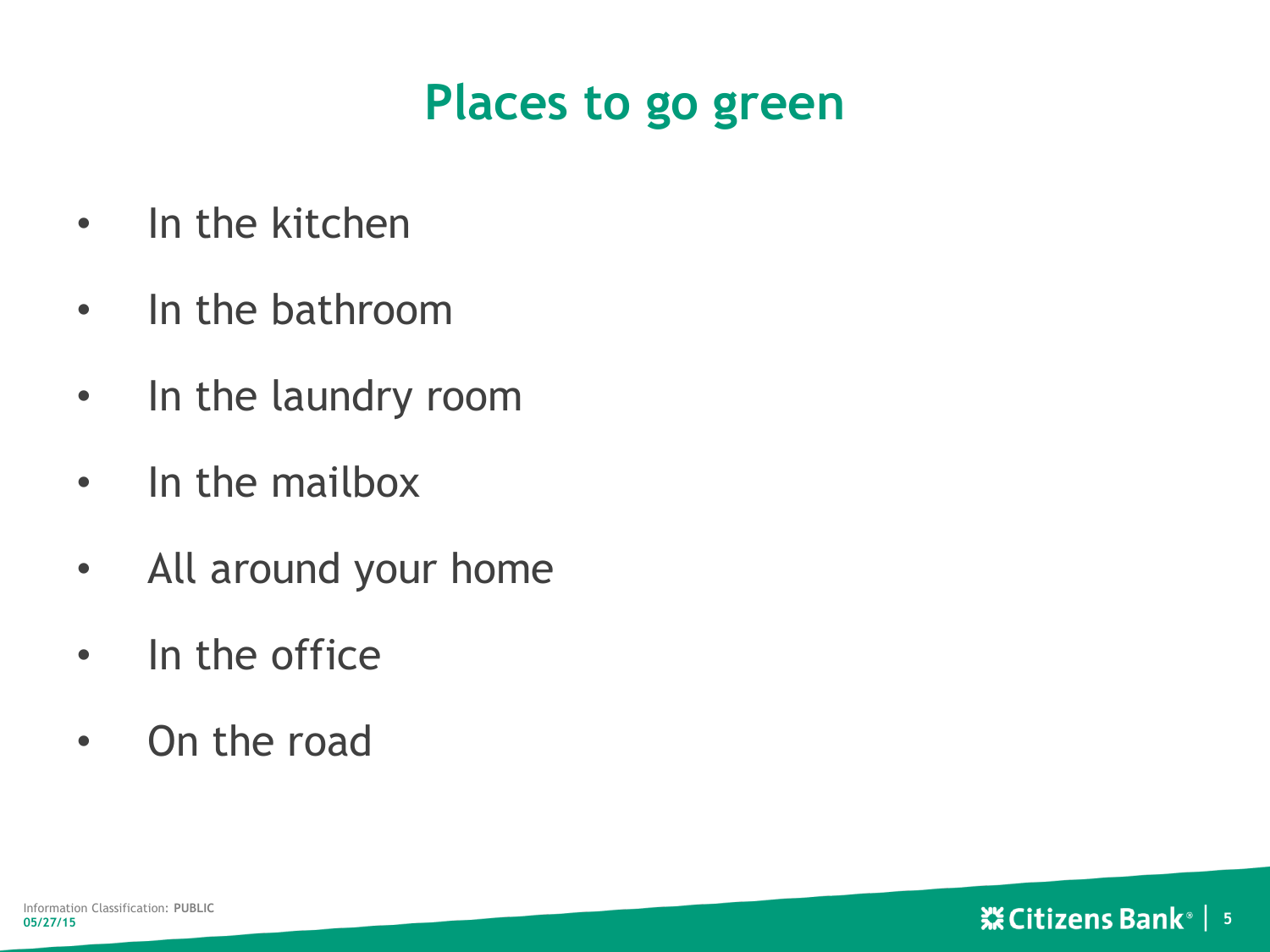#### **In the kitchen**

- Eat less meat, more veggies
	- Average annual savings:

**\$1,200**

– \$1,200 a year x 10 years @ 6.5% annual return:

**\$16,842** 

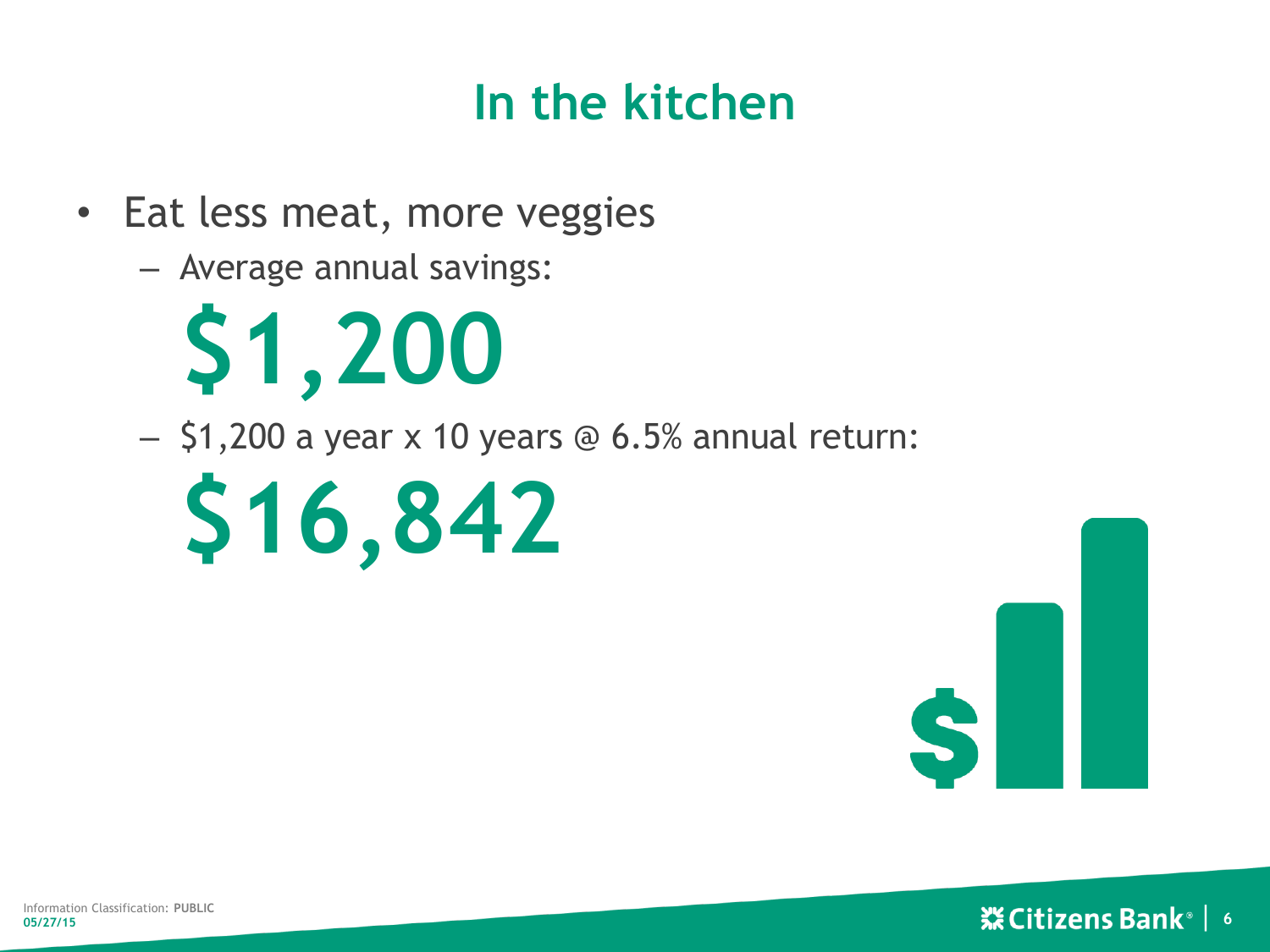#### **Consume organic foods selectively**

| <b>Dirty Dozen Plus</b><br><b>Buy these in organic form</b>                                                                                                                                                                                                         | Clean 15<br>Lowest in pesticides when grown<br>conventionally                                                                                                                                                                                        |
|---------------------------------------------------------------------------------------------------------------------------------------------------------------------------------------------------------------------------------------------------------------------|------------------------------------------------------------------------------------------------------------------------------------------------------------------------------------------------------------------------------------------------------|
| 1. Apples<br>2. Celery<br>3. Cherry tomatoes<br>4. Cucumbers<br>5. Grapes<br>6. Hot peppers<br>7. Nectarines (imported)<br>8. Peaches<br>9. Potatoes<br>10. Spinach<br>11. Strawberries<br>12. Sweet bell peppers<br>13. Kale / collard greens<br>14. Summer squash | 1. Asparagus<br>2. Avocados<br>3. Cabbage<br>4. Cantaloupe<br>5. Sweet Corn<br>6. Eggplant<br>7. Grapefruit<br>8. Kiwi<br>9. Mangos<br>10. Mushrooms<br>11. Onions<br>12. Papayas<br>13. Pineapples<br>14. Sweet peas (frozen)<br>15. Sweet potatoes |

Source: Environmental Working Group www.foodnews.org/foodnews/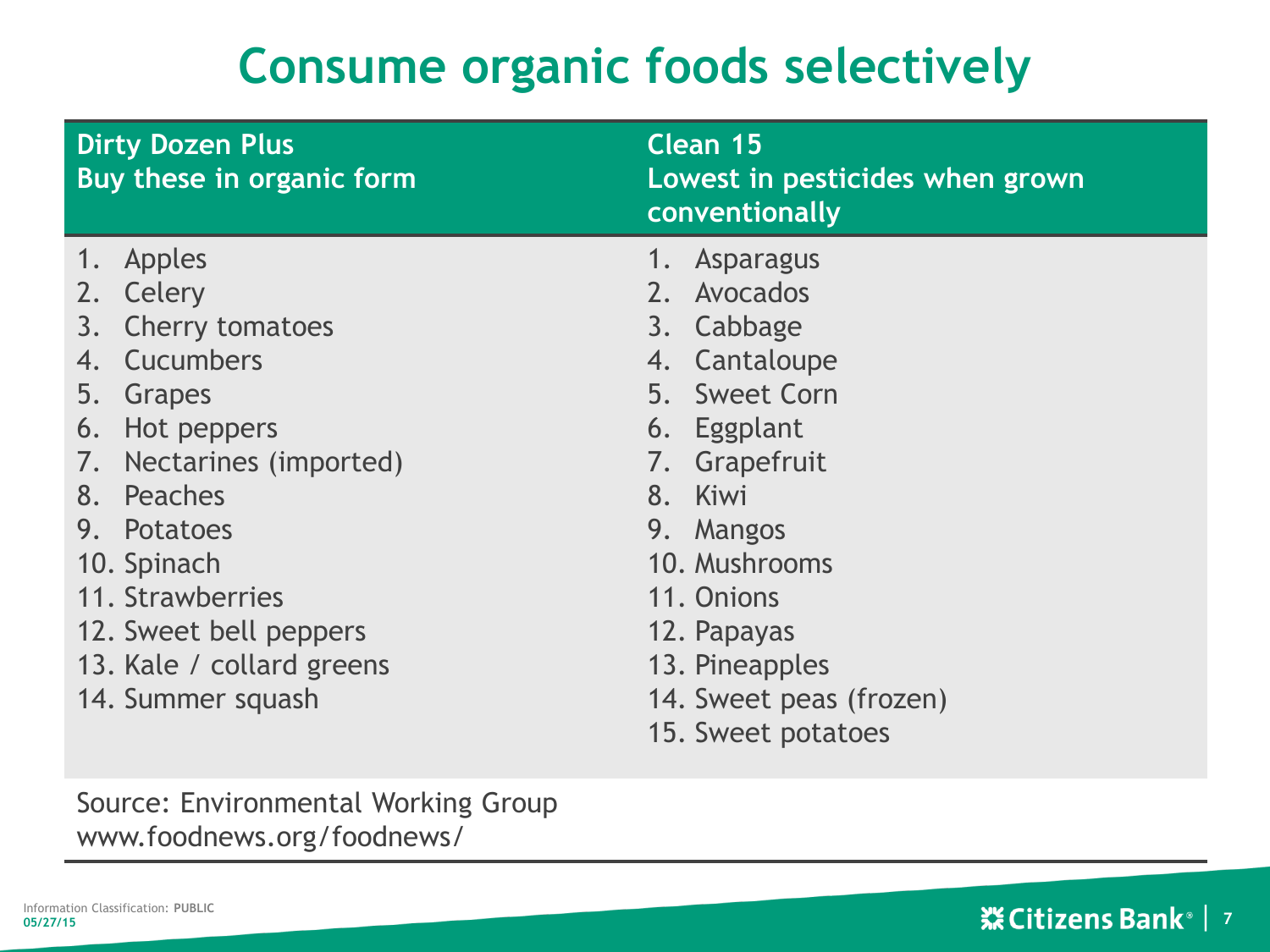#### **In the kitchen**

- Buy foods in bulk
- Buy foods from local producers and in season
	- www.localharvest.org
- If you use a dishwasher:
	- Don't pre-rinse dishes before loading
	- Wash only full loads
- Cover pans while cooking on the stove
- Use a microwave to warm leftovers
- Skip the bottled water
	- Average household annual savings: **\$1,236**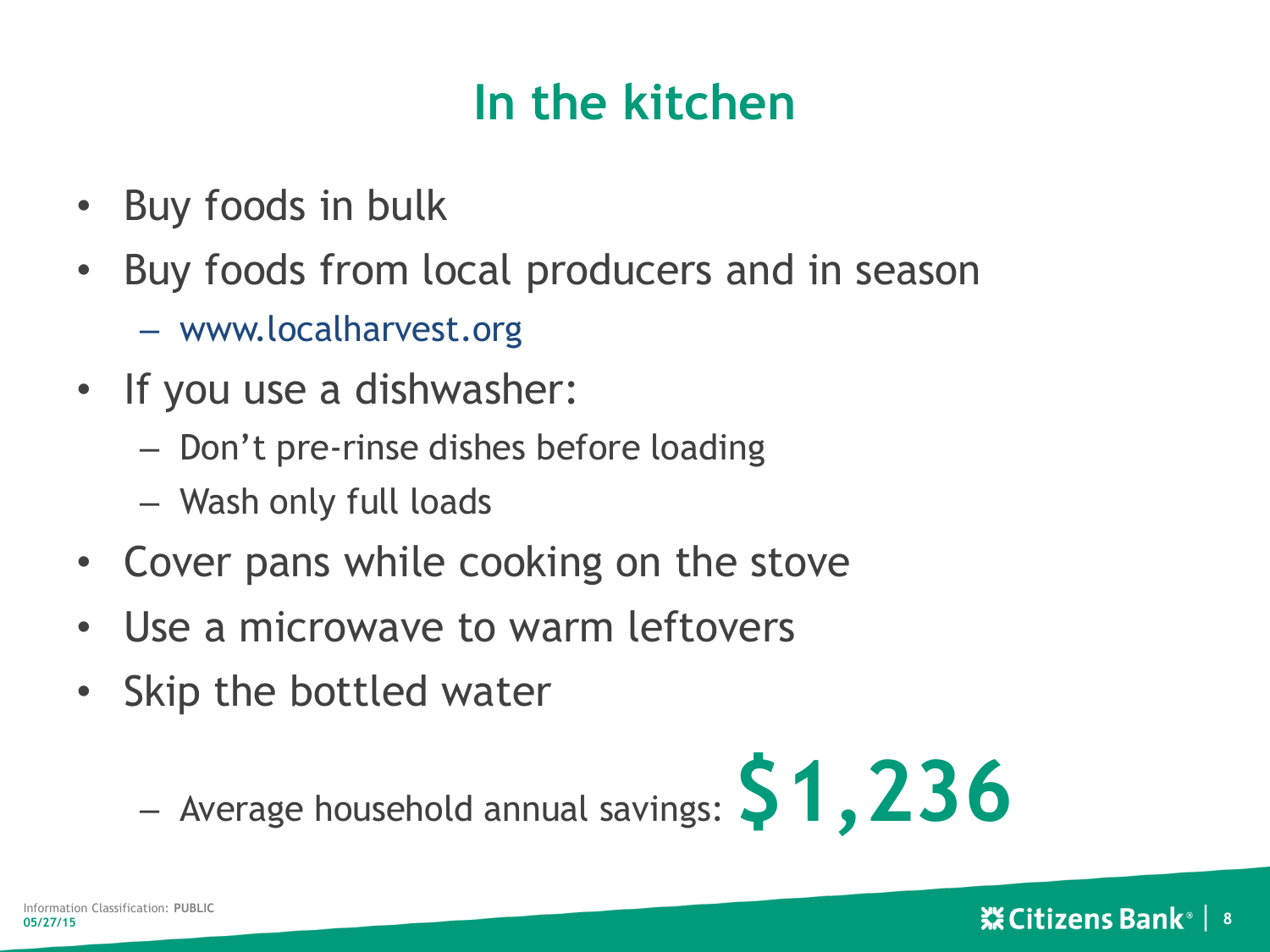#### **In the bathroom**

- Turn off the tap while brushing your teeth or scrubbing your hands
- Take shorter showers
- Install low-flow showerheads and faucets
	- Average savings: **25%-60%** off your water bill

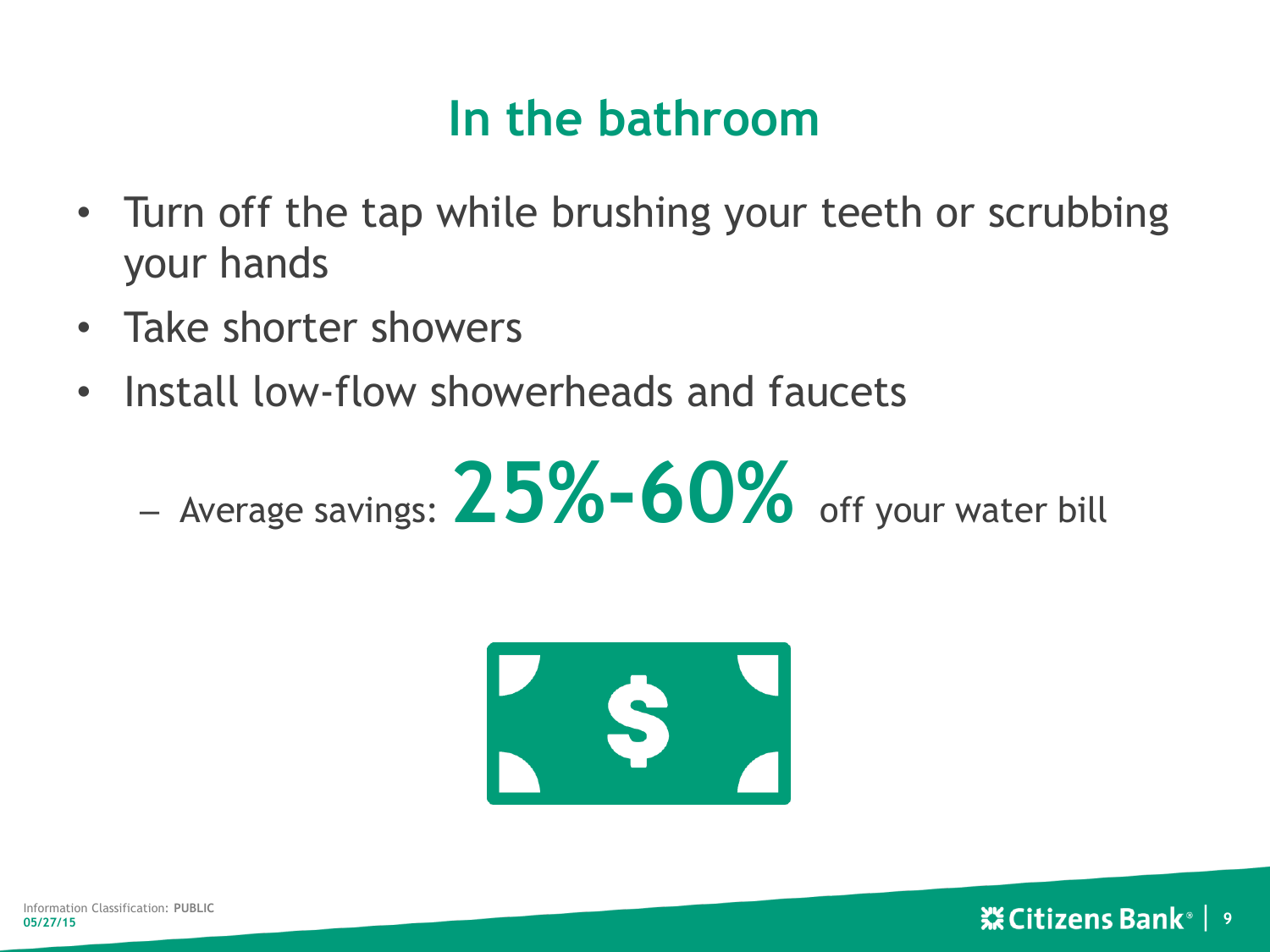#### **In the laundry room**

- Wash only full loads
- Wash clothes in cold water
- Use a clothesline



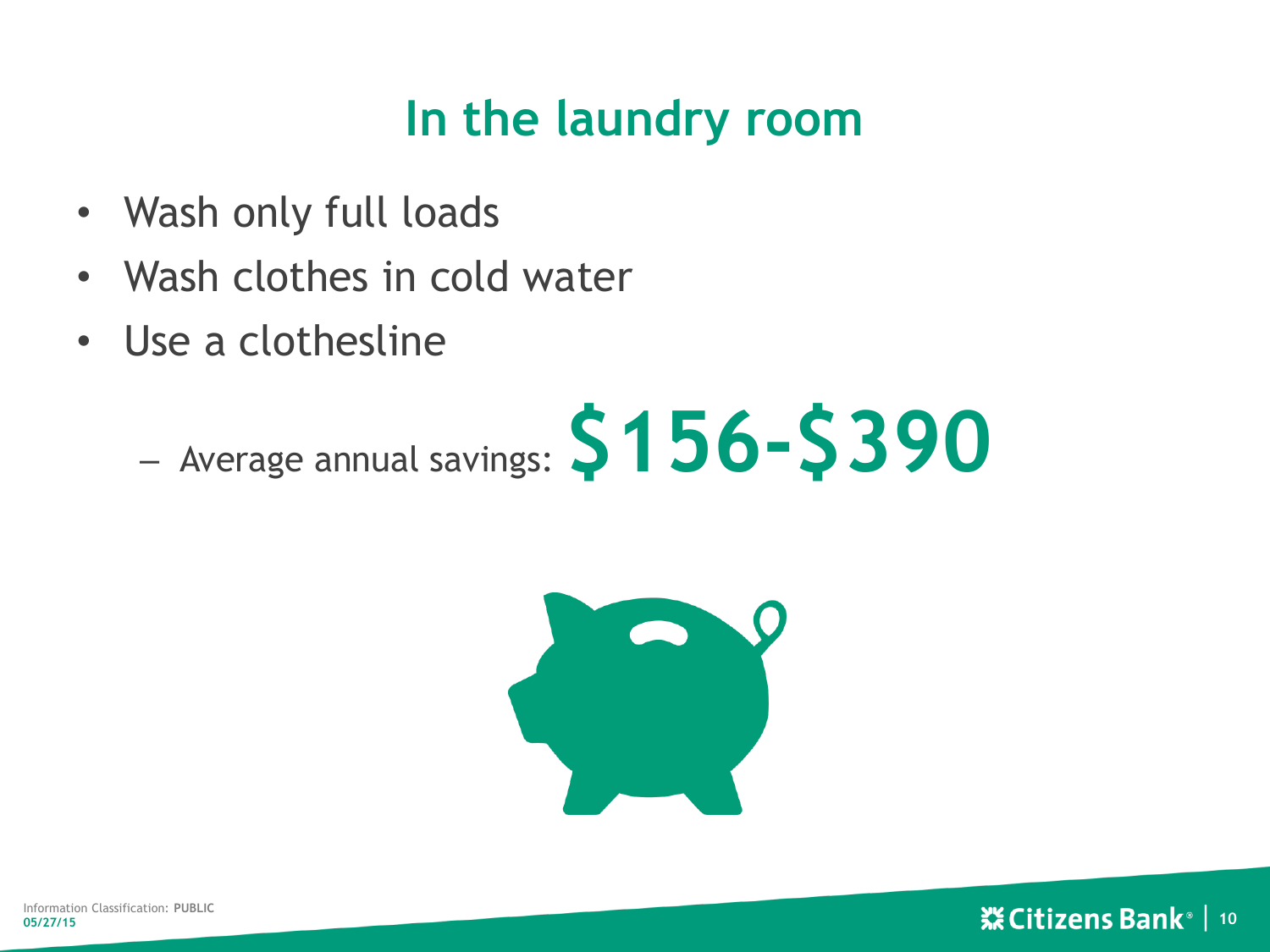#### **In the mailbox**

- Send e-cards
- Opt out of junk mail
	- www.directmail.com/directory/mail\_preference
- Switch to paperless billing
	- **Save \$ on checks, envelopes and stamps**

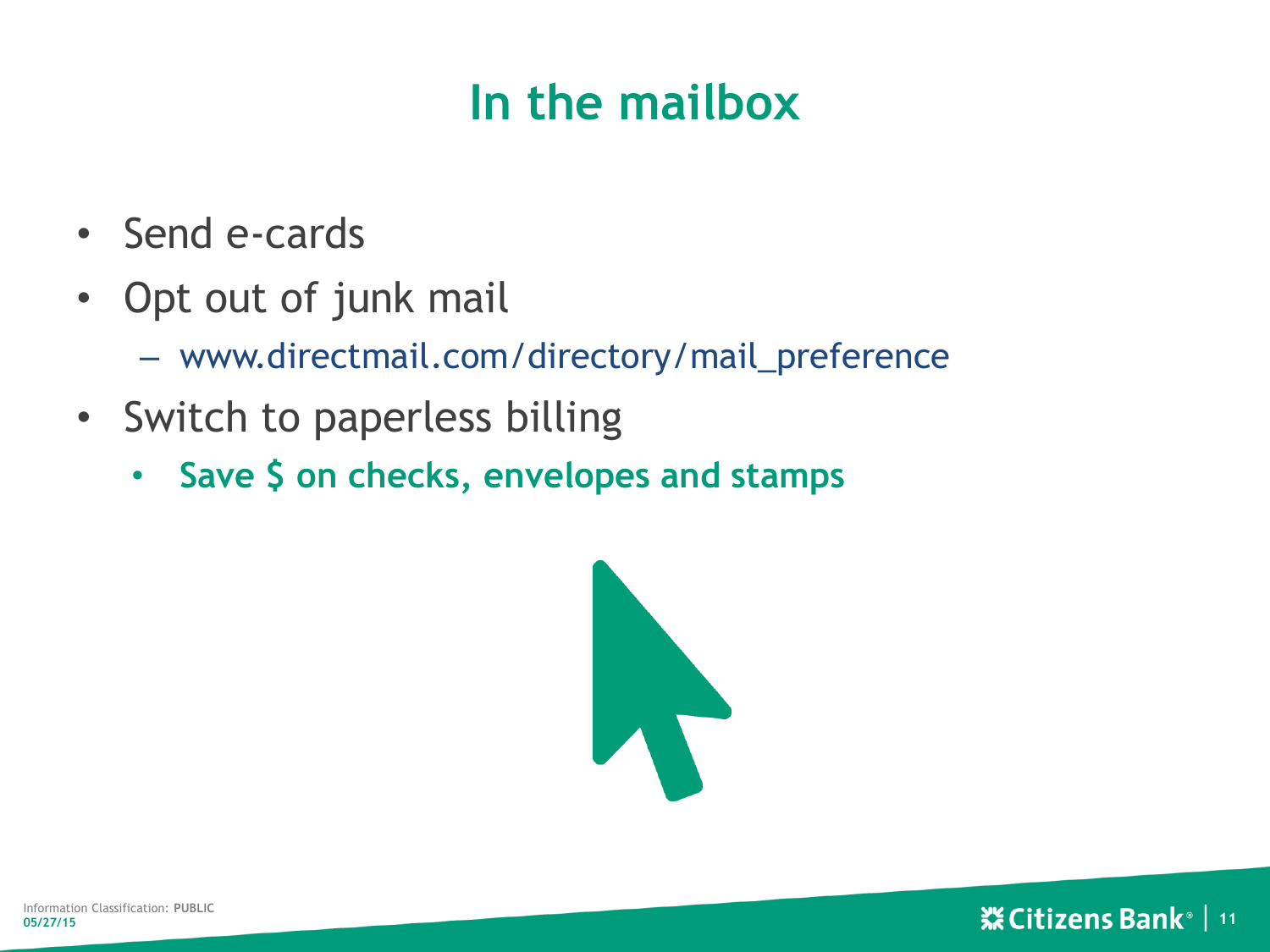### **All around your home**

- Recycle
- Make your own household cleaners
	- www.care2.com/greenliving/make-your-own-non-toxiccleaning-kit.html
- Switch to fluorescent bulbs
- Use power strips and turn them off when not using electronics

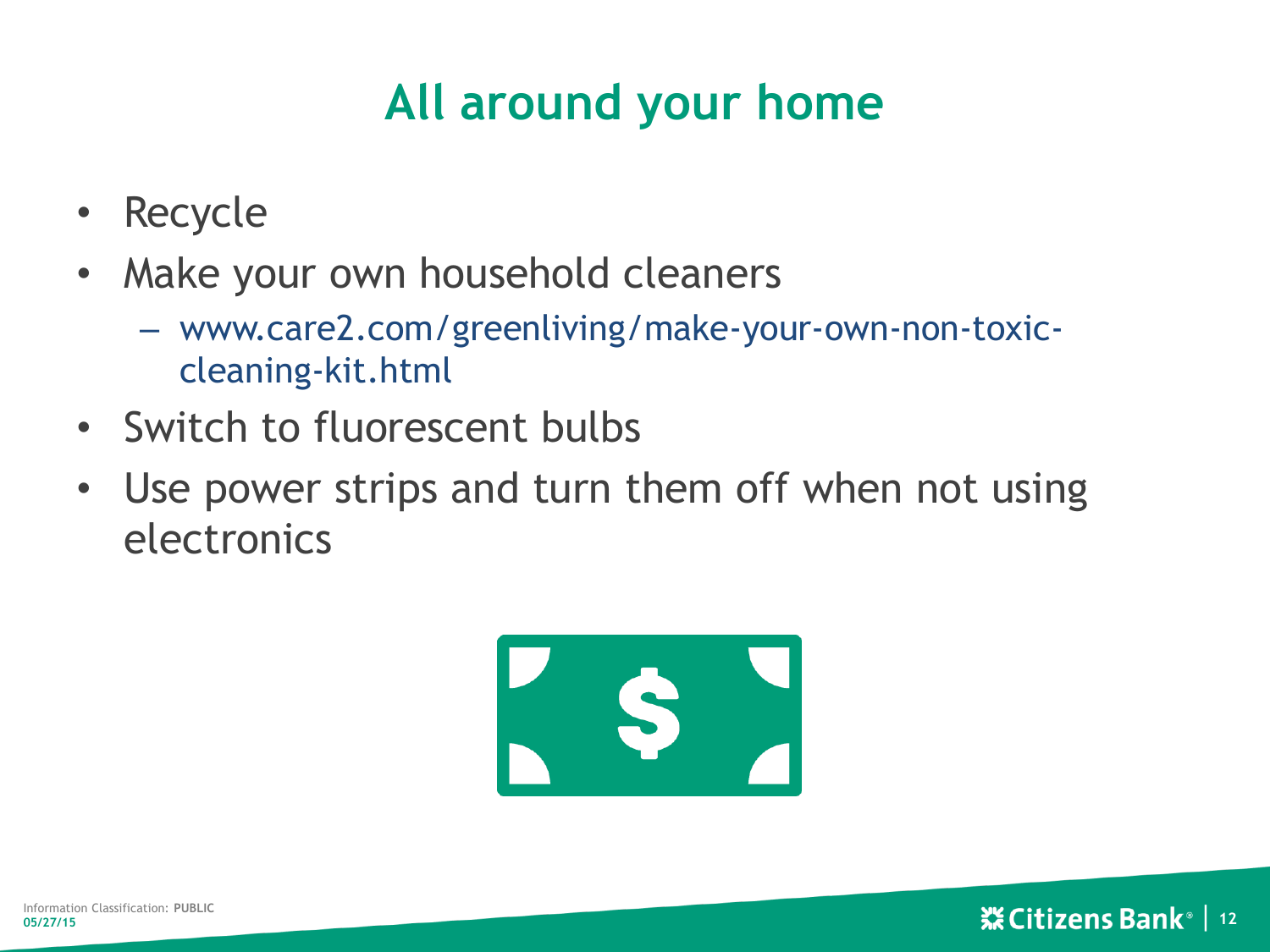#### **All around your home**

- Choose products with the ENERGY STAR logo
- Install low-cost window blinds or shades
- Seal up leaks around windows and doors
- Turn down your water heater
- Install and use a programmable thermostat

– Average annual savings: **\$180**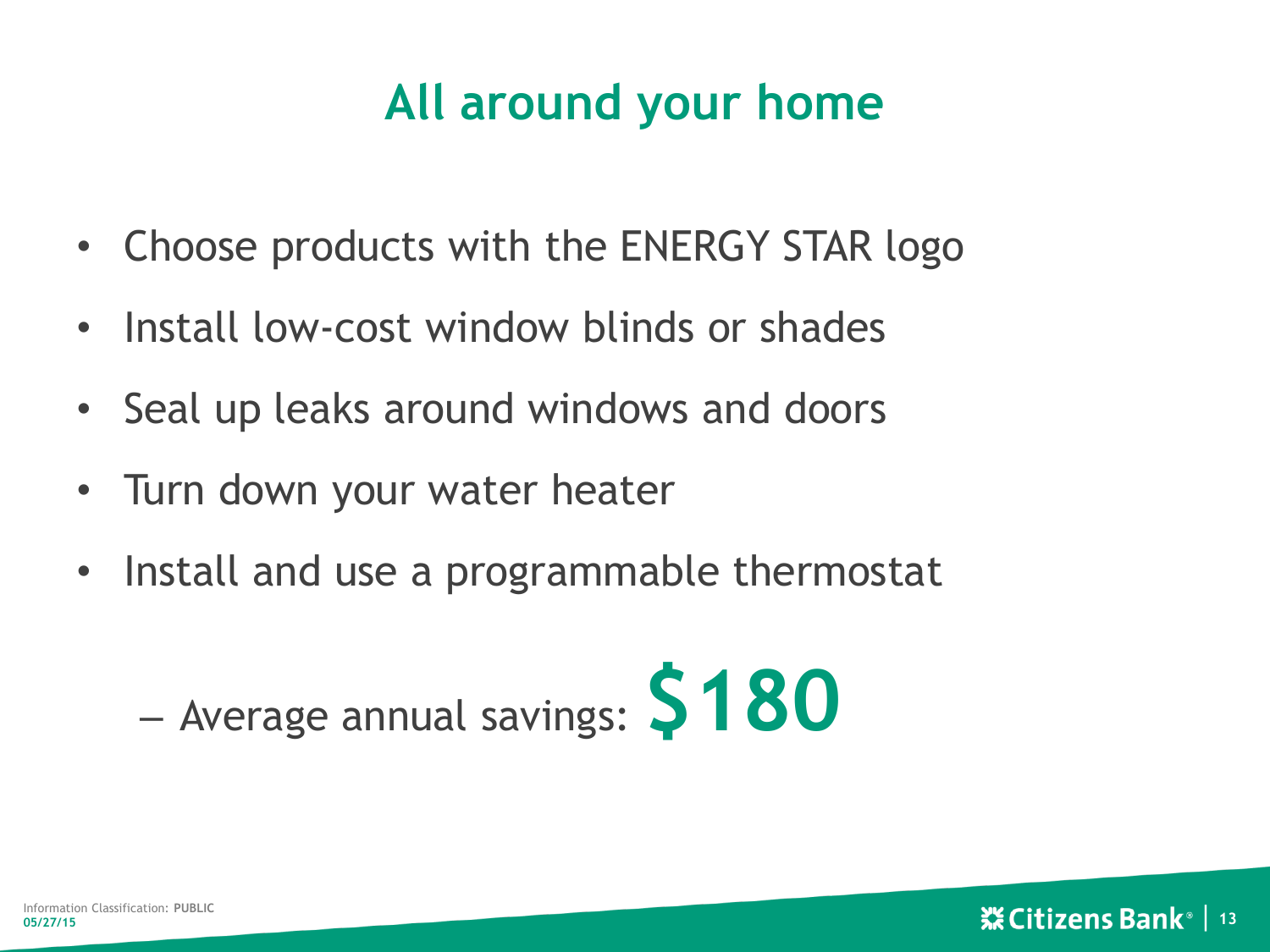#### **In the office**

- Bring your lunch in a reusable container
- Recycle
- Print on both sides of paper
- Make your own coffee and bring it to work in a travel mug



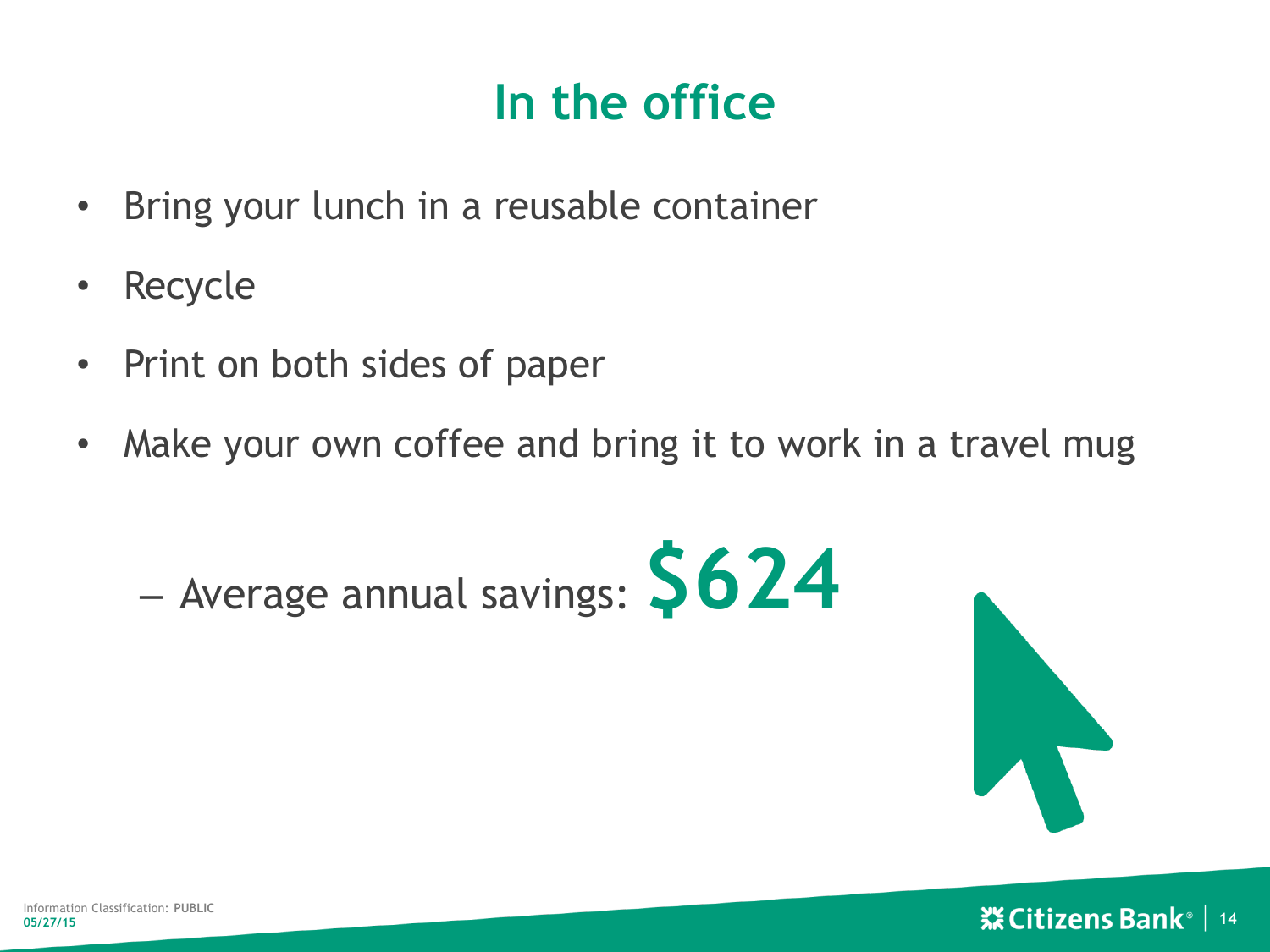#### **On the road**

- Bike, walk or take public transit
- When buying a car, opt for fuel efficiency
	- www.epa.gov/greenvehicles
- Do errands in one trip
- Keep tires properly inflated
- Observe speed limits

– Average annual savings: **\$168 to \$336**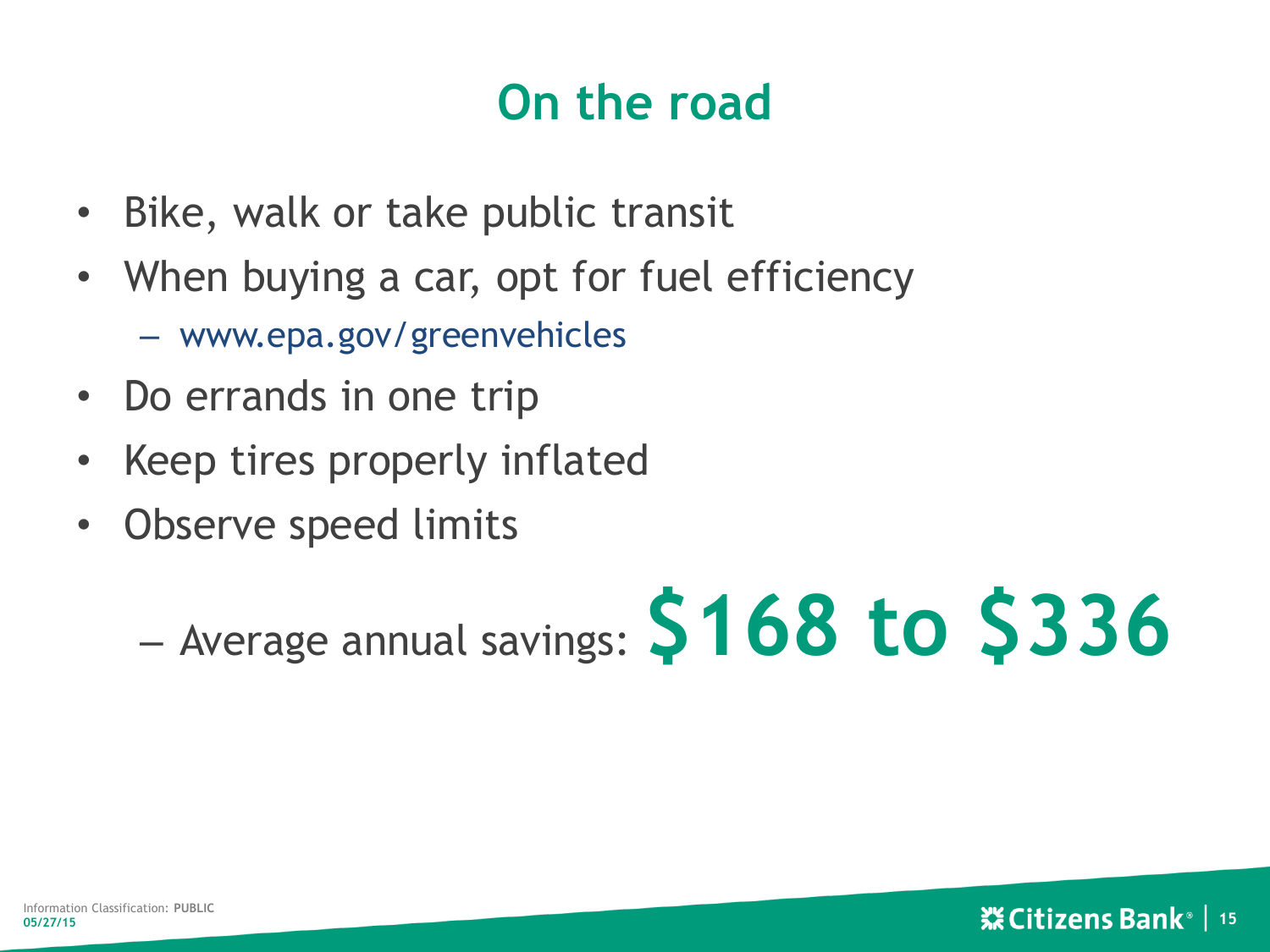#### **Get the kids involved**

- Be a "green" role model
- Take them outdoors
- Engage them in meal planning
- Discuss the origins of things and where things end up if thrown away
- Welcome their own ideas for going green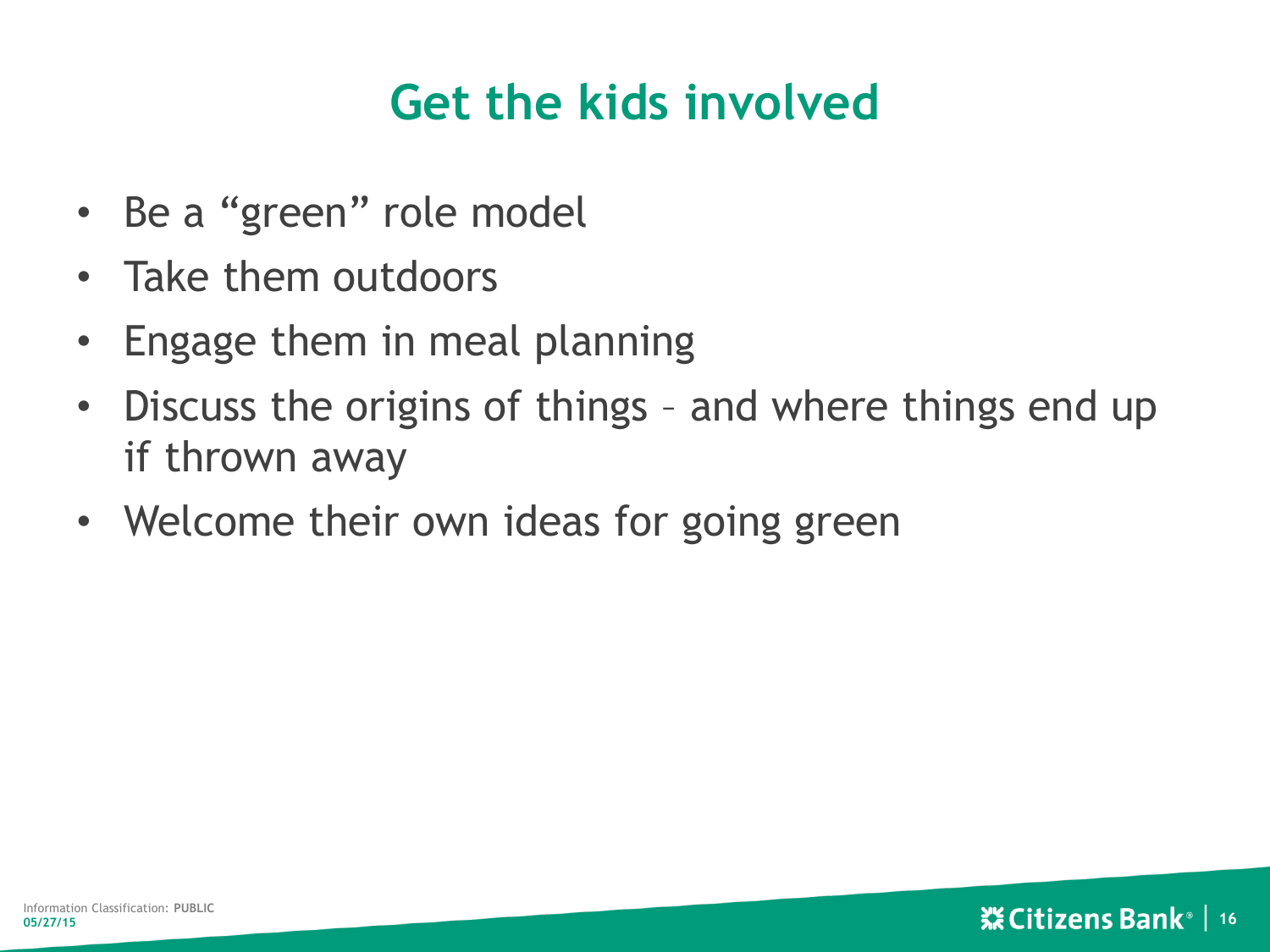#### **Personal action plan**

| <b>Action step</b>                                              | When                 | Done |
|-----------------------------------------------------------------|----------------------|------|
| Make a checklist of things you<br>can do to live a greener life | Next 7 days          |      |
| Start putting your list into<br>action                          | Next 14 days         |      |
| Revisit your life choices to<br>find more ways to go green      | At least once a year |      |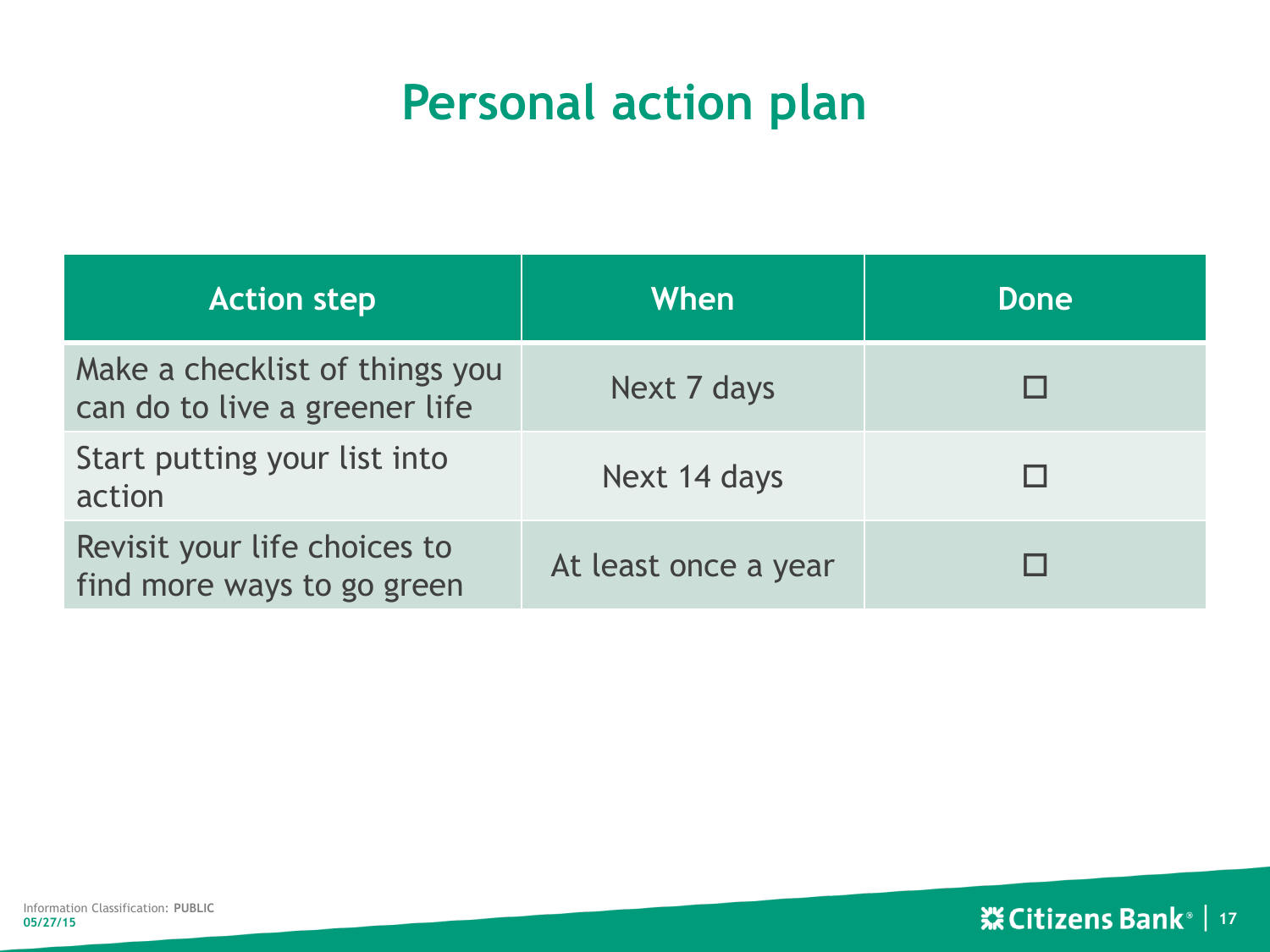#### **Questions?**